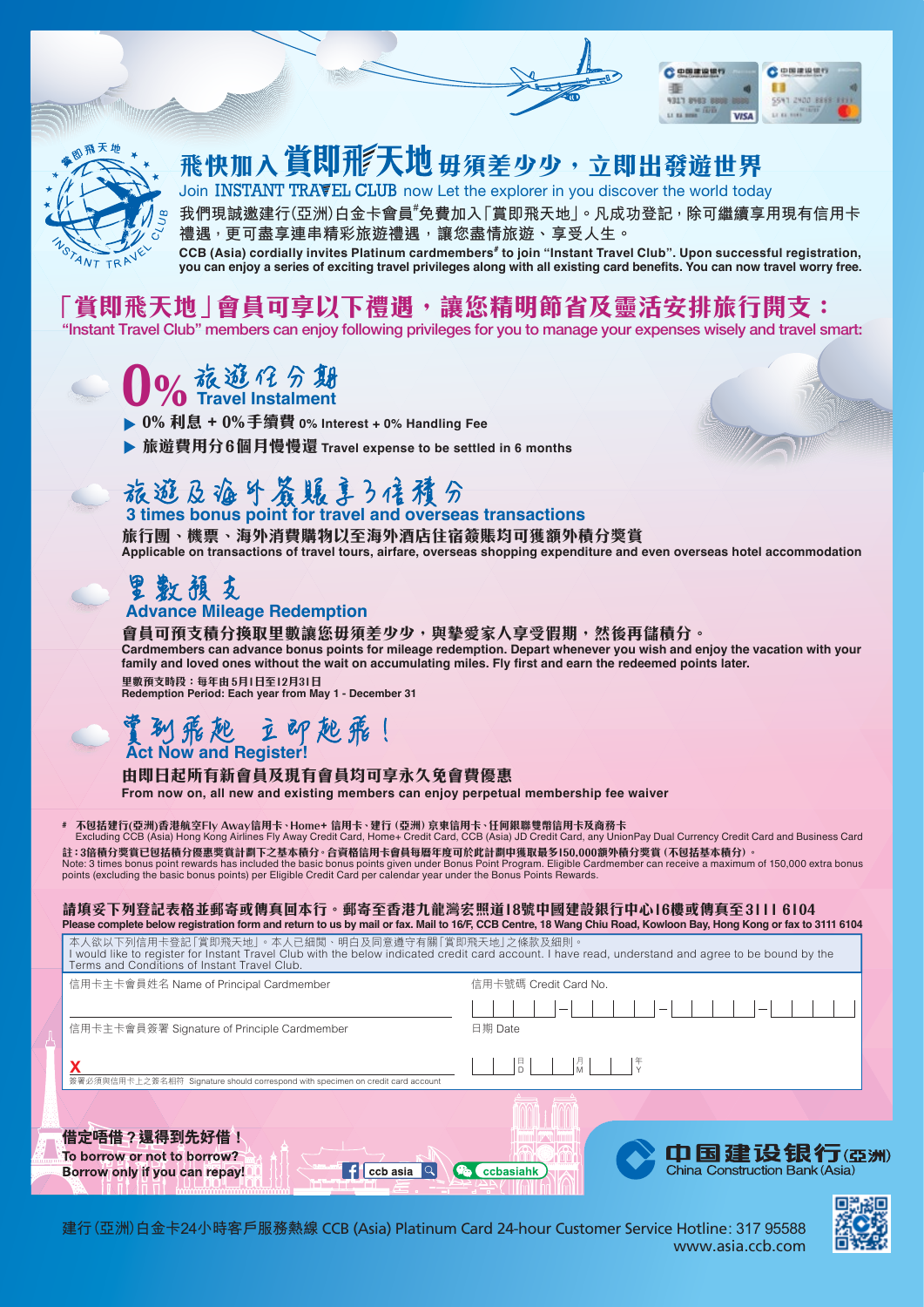#### **「賞即飛天地」(「本計劃」)之條款及細則**

- **1. 本計劃 –** 本計劃只適用於由中國建設銀行(亞洲)股份有限公司(「本行」,「我們」)所發行的白金信用卡(「信用卡」)的主卡會員(「會員」,「閣下」()但不 包括建行(亞洲)香港航空Fly Away信用卡、Home+ 信用卡、建行(亞洲)京東信用卡、建行(亞洲)虛擬信用卡、任何銀聯雙幣信用卡及商務卡),並只 適用於已登記本計劃之信用卡(「合資格信用卡」)。
- **2. 登記 –** 閣下必須致電我們的「賞即飛天地」登記熱線3179 5508、登入本行網上銀行或填寫申請表格進行登記。登記確認信將於2星期內郵寄予成功登 記之會員(「合資格會員」)之通訊地址。如信用卡會員持有多於一張合資格信用卡,只要以其中一張成功登記,則會籍自動適用於其名下所有其他合 資格的信用卡。
- **3. 會籍 –** 本計劃所有禮遇將由成功登記後之第二個工作天起生效並有效至閣下致電或書面通知我們取消本計劃之登記。若閣下於成功登記本計劃後申請 另一張合資格信用卡,則有關登記自動適用於該新發的合資格信用卡,而所有優惠將於該信用卡之發卡日生效。新卡會員於申請信用卡時同時遞交登 記申請,本計劃的所有優惠之生效期為信用卡(「卡賬戶」)開戶日期之下一個月份首天。本計劃之生效期(「賞即飛天地會籍生效期」)以詳列於登記 確認信上之日期為準。本計劃所有禮遇將由成功登記後之第二個工作天起生效並有效至閣下致電或書面通知我們取消本計劃之登記。若閣下於成功登 記本計劃後申請另一張合資格信用卡,則有關登記自動適用於該新發的合資格信用卡,而所有優惠將於該信用卡之發卡日生效。新卡會員於申請信用 卡時同時遞交登記申請,本計劃的所有優惠之生效期為信用卡(「卡賬戶」)開戶日期之下一個月份首天。本計劃之生效期(「賞即飛天地會籍生效期」) 以詳列於登記確認信上之日期為準。
- **4. 禮遇** 合資格會員可享下列禮遇:

#### **「額外積分獎賞」**

- **i. 積分獎賞 –** 由閣下的賞即飛天地會籍生效期起,合資格的簽賬可享3倍積分獎賞(3倍積分獎賞已包括積分獎賞計劃下之基本積分)(「積分獎賞」)。 有關積分獎賞賬戶(「積分獎賞賬戶」)之詳情,請參閱「積分獎賞計劃」換領計劃之條款及細則。
- **ii. 合資格的簽賬 –** 所有本地旅遊(包括於旅行社及航空公司)之簽賬及以合資格信用卡作出的非港幣之海外零售簽賬可獲(i)所列之積分獎賞。 合資格的簽賬須為已誌賬之交易。合資格信用卡會員之每張合資格信用卡每曆年度可於此計劃中獲取最多150,000額外積分獎賞(不包括基本 積分)。所有未誌賬、取消或退款的交易及任何被發現為欺詐交易,均被視為不合資格簽賬。任何被取消或被退款之交易,本行有權於積分獎 賞賬戶直接扣除合資格信用卡會員所獲享之積分獎賞而不事先通知。
- **iii. 賬戶狀況 –** 積分獎賞(包括積分獎賞計劃下之基本積分)將於交易誌賬後之第二個工作天直接存入成功登記此計劃之合資格信用卡會員的積分獎 賞賬戶內。合資格積分獎賞賬戶的狀況須在獲享積分獎賞時維持生效及狀況良好(根據本行酌情權而定)。

#### **「0%旅遊任分期」(「分期付款」)**

- **iv. 合資格的簽賬 –** 會員可就本地旅遊(包括於旅行社及航空公司)之簽賬及非港幣之海外零售簽賬申請6個月分期付款,分期付款只適用於已誌賬 月結單之交易。所申請之最低交易總額須為港幣1,000元或以上。
- **v. 申請辦法 –** 會員須按下列指定之申請期內致電建行(亞洲)白金卡24小時客戶服務熱線 3179 5588進行分期付款申請:

| 最早申請日期 」 | │ 於有關月結單發出後之第一個工作天                        |
|----------|-------------------------------------------|
| 最遲申請日期   | │ 在顯示有關零售交易之月結單上,所指明到期繳款日前四個工作天 ( 星期六除外 ) |

- **vi. 分期付款限額 –** 會員的分期付款總額(包括分期貸款本金款額)於任何時間不得超過於本計劃獲批核時之信用卡賬戶可用信用額。若此最高可用 金額被超出,我們可以以我們的酌情權處理本計劃申請並批核分期付款數額至該最高可用額。若有此安排,相關之過額費用會按我們的服務收費 一覽表所列之金額收取。本分期計劃申請一經處理,申請人不能更改或撤消任何本分期計劃申請。
- **vii. 還款期 –** 第一期之每月分期還款會於成功申請後下一月結單之截數日由合資格信用卡賬戶內扣除,餘額將平均於往後之連續5個月內由合資格信 用卡賬戶內扣除並顯示於月結單上。
- **viii. 批核受有關條件限制** –「0%旅遊任分期」之批核將受制於我們的審查賬戶的賬戶狀況及其可用信用額。我們將有權在不須要提供決定原因的情 況下,批核或拒絕任何之申請、決定任何全數分期付款總額和每月分期付款之金額。在正常情況下,若申請被拒絕會員會收到專函通知。

#### **「里數預支」**

- **ix. 換領期 –** 合資格會員可於每年5月1日至12月31日內申請預支飛行里數,逾期恕不接納(以本行收到申請紀錄為準)。
- **x. 換領 –** 只適用於換領「亞洲萬里通」里數並須受「亞洲萬里通」里數換領計劃之條款及細則約束。換領申請一經接納,恕不能更改或取消。換領 里數預支所需之積分及/或預支積分(如適用)將自動於積分獎賞賬戶中扣除。因換領而扣除的積分恕不退還。
- **xi. 積分預支 –** 除以積分獎賞賬戶所賺取之積分外,會員可透過里數預支以預支積分換領「亞洲萬里通」里數。每位合資格信用卡會員之每張合資 格信用卡每曆年度可於此計劃中獲取最多150,000額外積分獎賞(不包括基本積分)。會員所預支的積分不可轉讓。
- **xii. 積分類別 –**「里數預支」只接受由積分獎賞計劃所賺取及里數預支所預支的積分。
- **xiii. 預支積分清還期 –** 預支的積分須於換領後下一年度之4月30日或以前或積分獎賞賬戶取消/終止時(不論任何原因)(「積分清還期」),以較 早者為準,完全清還。若信用卡未能於積分清還期前完全清還所預支的積分,所有未清還之積分將按每100預支積分為港幣1.2元(不足100分 之預支積分,將視為100預支積分),於積分清還期或積分獎賞賬戶取消/終止後之一個月內(以較早者為準)從該信用卡賬戶中收取而不需事 前通知。
- **5. 賬戶狀況 –** 會員參與本計劃之資格將受制於本行審查其合資格信用卡賬戶的狀況,其合資格信用卡賬戶的狀況須維持生效及狀況良好(根據本行酌情 權而定)。
- **6. 本行有權更改本計劃 —** 我們保留可隨時更改及在我們的酌情權下更改本計劃及/或本條款及細則,或取替、取消或撤回本計劃而不須事先通知閣下之 權利。
- **7. 最終決定權 –** 我們保留對所有就本計劃有關的事宜及糾紛的最終決定權。我們將不會負責或承擔會員就本計劃引致或承受的任何申索或責任。
- 8. **英文版為準 —** 本條款及細則中英文版本之間如有任何差異,即以英文版本為準。

#### Terms and Conditions of "InstantTravel Club" ("Program")

- 1. This Programme This Programme is only applicable to principal cardmembers of Platinum credit cards issued by China Construction Bank (Asia) Corporation Limited ("we", "us", "the bank") (excluding CCB (Asia) Hong Kong Airlines Fly Away Credit Card, Home+ Credit Card, CCB (Asia) JD Credit Card, CCB(Asia) Virtual Credit Card, any UnionPay Dual Currency Credit Card and Business Card) ("cardmember(s)", "you") ("Eligible Credit Card(s)").
- 2. Registration Cardmembers are required to register through the "Instant Travel Club" Registration Hotline at 317 95508, Online Banking or fill in the enrollment form. Cardmembers ("Eligible Cardmembers") will receive a Registration Confirmation Letter sent to your correspondence address within 2 weeks after successful registration. If a Cardmember has more than one Eligible Credit Card, successful registration with one of his/her Eligible Credit Cards will automatically be applied to all other Eligible Credit Cards under his/her name.
- 3. Membership All privileges under this Programme will be effective on the second working day after your successful registration until you call or write to us to cancel the registration of this Programme. For new card cardmembers who submit the registration together with the card application, all privileges under this Programme will be effective on the first day of the following month after your credit card account is opened. The effective date as indicated on the Registration Confirmation Letter ("Instant Travel Club Membership Effective Date") shall be final. If you apply for another Eligible